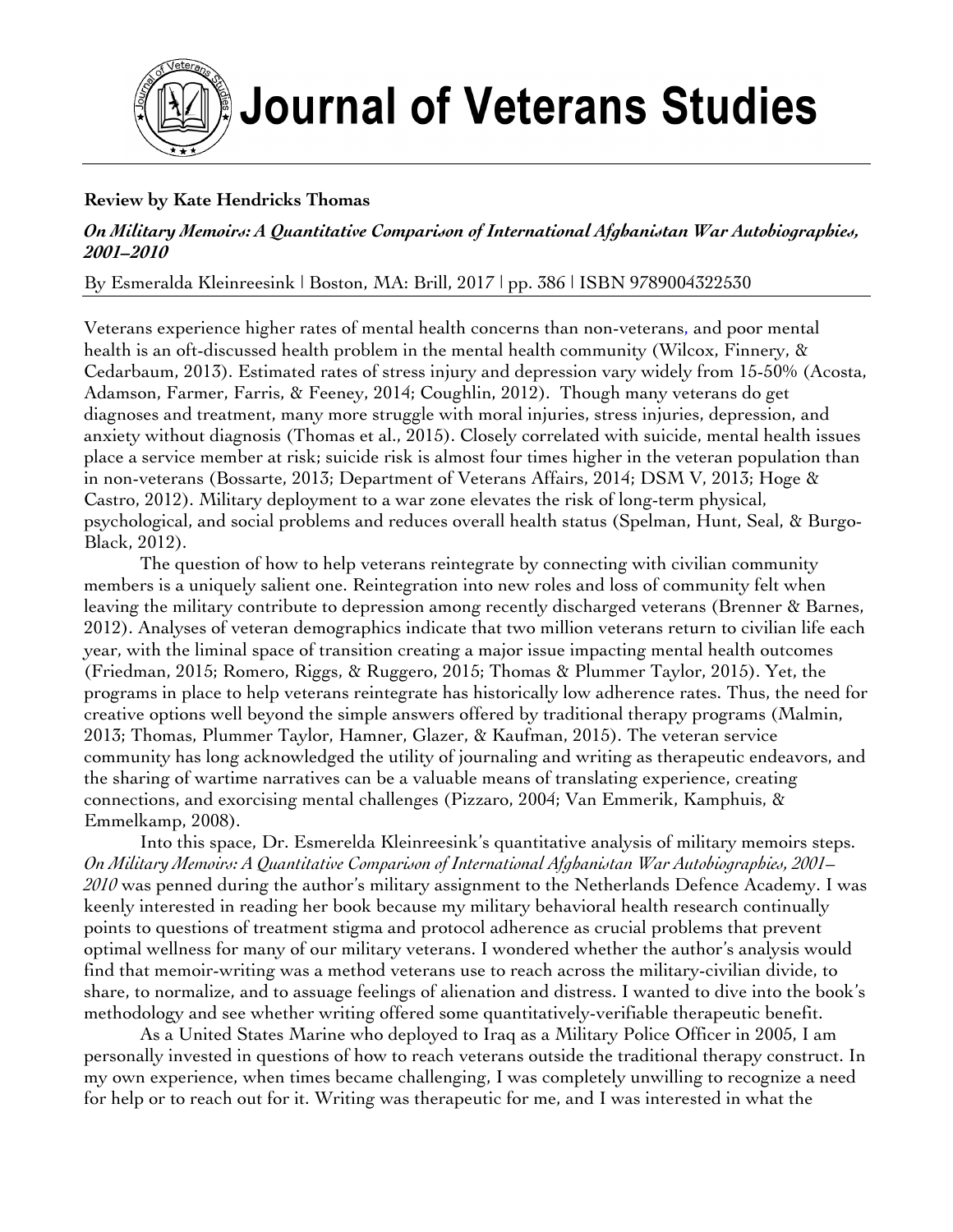author, also a military veteran with deployment experience to Afghanistan, had to say about war memoirs' impact on those writing and reading them.

Esmeralda Kleinreesink, Ph.D. is a Lieutenant-Colonel with the Royal Netherlands Air Force. After her deployment to Afghanistan, she penned and published a memoir of her experience with stress injury and redeployment challenge, *Officier in Afghanistan* (Muelenhoff, 2012). A military professional *and* an academic, she straddles two worlds and thus is uniquely positioned to offer insight.

The issue of military mental health is cross-culturally salient. Within the military community, much of the issue lies in the problem of getting veterans to avail themselves of treatment services (Currier, Holland, & Allen, 2012; Koo & Maguen, 2014). Lack of screening for depressive disorders and the quality and type of medical care available to service members suffering from depression are important concerns but have less of an impact. In one post-deployment study, 42% of screened reserve and National Guard soldiers answered questions in such a way that they were flagged as being in need of evaluations and possible treatment (Greden, et al., 2010). However, only half of those soldiers referred sought treatment. Only 30% of those that sought treatment followed the basic program through the full eight sessions (Greden, et al., 2010). Part of the issue is the stated disconnect combat veterans feel from civilians, even civilian mental health professionals who treat the military population (Malmin, 2013). Service members and veterans often feel they are wasting their time dealing with people who cannot relate to their perspective; in fact, service members and veterans and may actually feel more comfortable in the war zone (Hoge, 2010; Hendricks Thomas, 2015). In addition, warrior subculture tends to promote the belief that acknowledging emotional pain is synonymous with weakness; asking for help for emotional distress or problems is considered unacceptable (Malmin, 2013). Depressed veterans face inexorable stigma when it comes to careseeking for a possible or confirmed condition because of these normative values (Ahmed, 2010; Shiraev & Levy, 2010).

### **Aims & Audience**

Kleinreesin's position statement prefaces the aims and methods sections, providing a refreshing glimpse into the standpoint that abdicated the always-false objective researcher position. After initially reviewing the literature on existing information on soldier-authors, Kleinreesink discovered large gaps. Existing studies tend to be field-specific, focus only on English-language writers, and offer narrow-aperture analyses of writings by one subpopulation (such as women veterans or ground combat veterans). Very few studies analyze military memoirs that are published online or via self-publishing platforms. Kleinreesin argues that knowledge about international military writing over the last fifteen years is wildly incomplete. As a result, the book's purpose is less to articulate a therapeutic or social cohesion case for writing and reading war memoirs and more to inform the field quantitatively about who writes war memoirs, whether the contents express negative feelings about time in service, the mediums in which such memoirs are published and which publications or companies choose to publish them. Because of the sheer quantity of memoirs available, Kleinreesink created some lateral limits for the sorts of memoirs she analyzed. She chose to focus on the long war in Afghanistan between the years of 2001–2010 and to examine writing only from US, UK, Canadian, German, and Dutch authors:

The aim of this book is to enhance knowledge about Western soldierauthors of autobiographical books on their deployment to Afghanistan by using qualitative descriptive coding techniques in combination with statistical analysis to compare military background, plots and explicit writing motives in all autobiographical books including self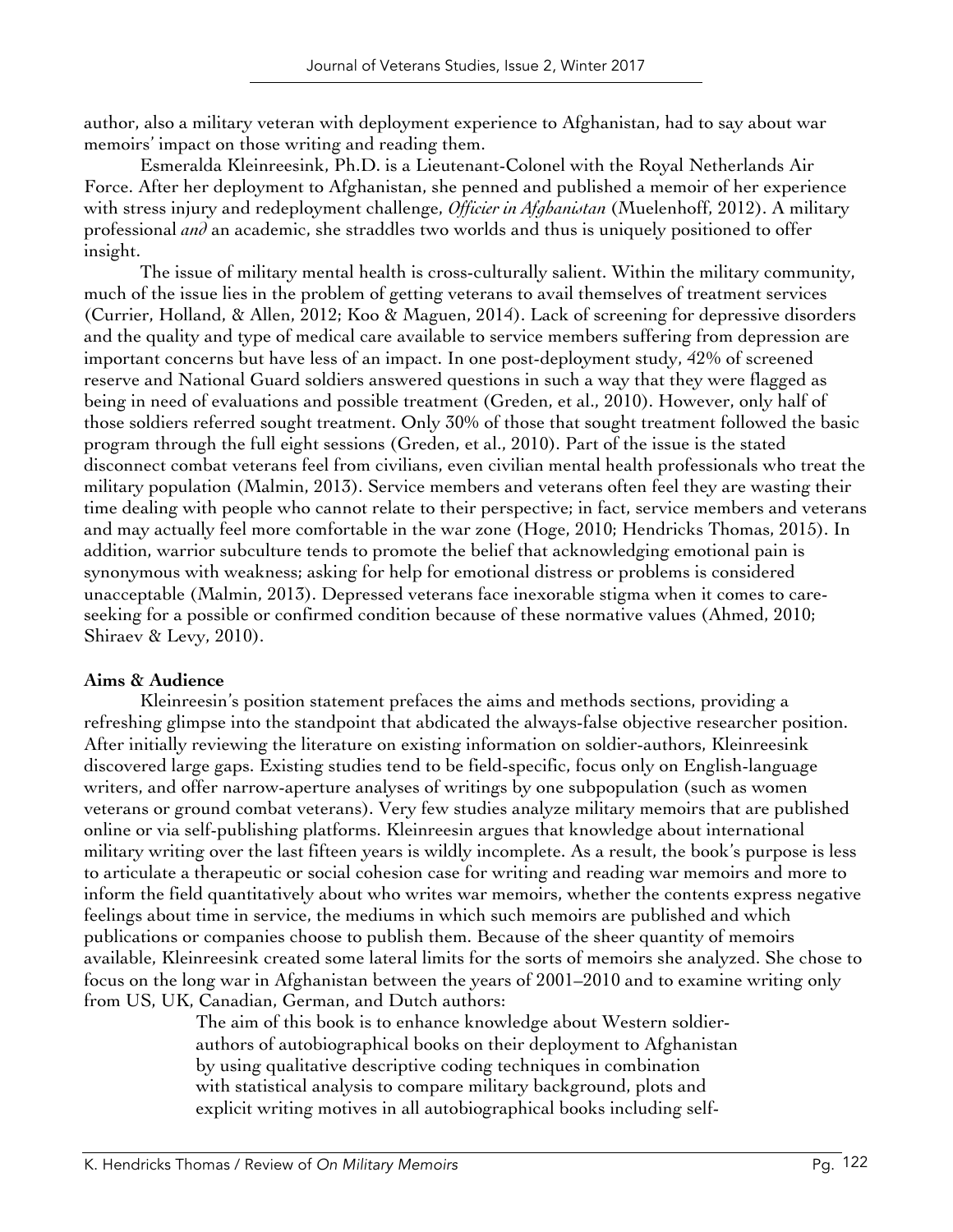published books published between 2001 and 2010 by soldiers from five different Western countries. (Kleinreesink, 2017, p. 8)

### **Intended Audience**

Interestingly, Kleinreesin makes a case for the usefulness of her analysis to publishers seeking to decide which military memoirs may be best-selling and to defense policy makers and public relations personnel looking for a predictive model that indicates how many military members can be expected after deployment to write a memoir. She also addresses the issue of how many of those are likely to be negative. The opportunity for the military to focus editing and redacting efforts more closely is a bit troubling if readers feel that war stories bridge military-civilian divides and are thus useful for the author mentally and beneficial for the civilian reader socio-culturally. Kleinreesin does not seem to wholly buy into the utility of art therapy practices for stress injury treatment, however, claiming that it is really fringe soldiers that are likely to find benefit from penning a narrative because "they are not entirely representative of the general soldier" (Kleinreesink, 2017, p. 301). Another intended audience is the military social work and public health communities, of which I count myself a member.

## **Research Design**

Kleinreesin's mixed-methods analysis of 54 Afghan War memoirs included qualitative content analysis and quantitative analysis of author and book-style variables. Using an inductive, grounded theory approach to the content analysis, Kleinreesink looked for emergent themes in each memoir. Data collection also included numerically-coded variables about the books' authorship (solo, partner, ghost writing, etc), author demographics, deployment experience, censorship and editing model, and plot style. Kleinreesin's intent was to provide amplifying information about a small sample of military authors and to provide country-specific generalizability concerning how many personnel can be expected to write and with what tone.

## **Impact**

Kleinreesink's analysis yielded interesting results. Compared to military memoirs of previous war eras (characterized by higher civilian participation in conflict to include military drafts), Afghanistan memoirs focused heavily on perceived alienation from the civilian culture solider return to post-deployment. Specifically, the tone of negative plots was different, with disillusionment discussed more as an issue of connection and respect rather than a shattered worldview or psyche. This finding agrees with the literature that social cohesion problems plague military service members in the wars of the last fifteen years. Social support is a known contributor to health and longevity, with recent studies indicating that high levels add 7.5 years to the average American life expectancy (Egolf, Lasker, Wolf, & Potvin, 1992; Rankin, 2013). Studies have shown that there is an inverse correlation between lack of social support and increased depression symptoms, comorbid depression and anxiety, decreased scores for health measures, and more suicide attempts (Nayback-Beebe, 2010). Many military service members are subjected to repeat deployments, which can result in compromised intimate relationships with spouses and children, shifts in family role responsibilities, financial concerns, and diminished community support (Cox & Albright, 2014). Kleinreesink's analysis finding is important because it suggests an urgency for the military to expand the scope of programming to prevent depression by prioritizing cohesion, including social support at the unit level and family programming that is integrated and highlighted.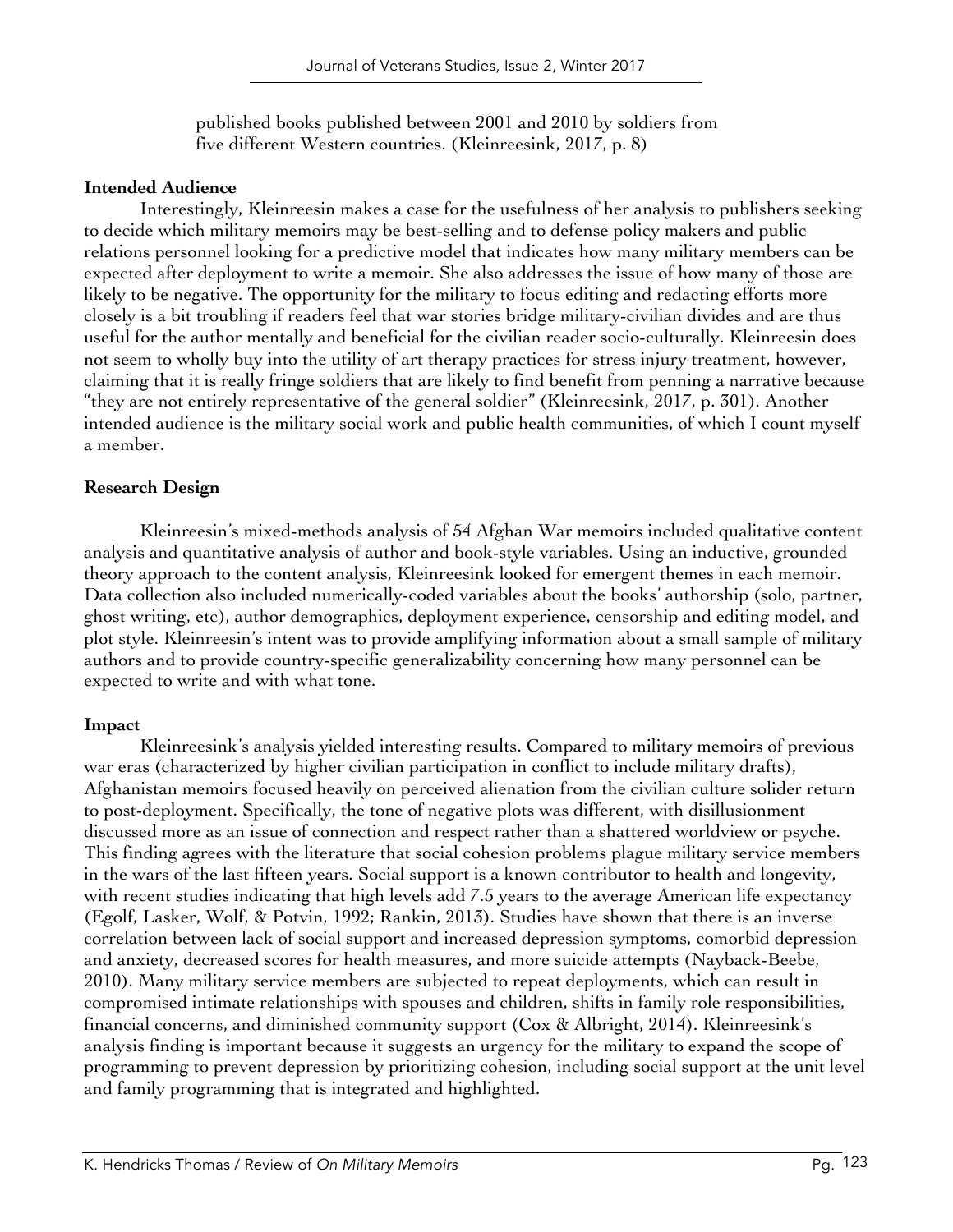Kleinreesin's introductory skeptical tone about the health utility of writing as therapy shows up in the results shared on writing motivation. Analyzing why soldier-authors write yielded interesting conclusions that would seem to debunk the notion that all military memoirs are written as a form of self-help.

By outsiders, therapy is often assumed to be the most important reason for soldier-authors to write. However, this is most certainly not one of the major writing motivations indicated by authors themselves. It is only mentioned as a writing motive in 15% of the books, predominantly by authors who also mention experiencing mental adaptation problems (Kleinreesink, 2017, p. 279).

Kleinreesink's data showed that most soldier-authors reported a need for recognition, a desire to motivate systemic change, or a desire to help others through sharing and normalizing experience. However, these data are all self-reported, and the results do not take into consideration issues of cultural stigma discussed at this review's outset. The likelihood that military authors would selfreport a need to write for self-help purposes is antithetical to warrior culture's social norms (Hendricks Thomas, 2015; Malmin, 2013). As such, the author's findings about writer motivation are quite limited.

Kleinreesin ends with a powerful reflection study results, comparing them to her own personal experience as a war veteran who has written personal, memoir-style narratives. This refreshing introspection underscores the point of Kleinreesink's study design, which is the place individual writing in comparative context with other works by peers of the same conflict era and in the same geographical conflict. Kleinreesin admits to struggling to realize that many Western authors are writing disillusionment narratives indicating difficulty adjusting to military-civilian gap realities. Kleinreesink's own writing is of this genre. Her struggle to recognize that her own writing and that of study participants' often carries a negative tone indicating mental disillusionment offers a glimpse into the cognitive dissonance faced by many veteran authors. Participants struggle to share authentically, though they are personally influenced by military cultural norms to continuously present a veneer of professional and personal efficacy and stability.

This in itself is a valuable field contribution, but *On Military Memoirs* does much more than elucidate stigma and cultural divide issues. The merging of personal position analysis with a true scientific study design of set-period autobiographies is a unique research undertaking, and sets the stage for such mixed-methods research that honors embodied experience. In this sense, Kleinreesink's work is ethnographic, and embraces feminist standpoint theories of researcher-asstakeholder in any study design.

Though it is a dense manuscript intended for academic and policy audiences interested in military writing, war experiences, and mental health promotion, it is of value to veterans as well. More research and practice should be peer-led, as is Kleinreesink's. Veterans' reported sense of disconnect while transitioning out of Active Duty service may actually be stronger for the modern veteran; only 12% of men and 3% of women under the age of 35 are veterans of Iraq or Afghanistan (Castro & Kintzle, 2014). The research shows that this cultural disconnect may be generational, impacting younger veterans of Iraq and Afghanistan to a greater degree than predecessors (Thomas, et al., 2016). Because of military culture insularity and the lack of communication between bureaucratic treatment agencies, only those programs that seek to collaborate, bridge gaps, and use peer leadership meet with real success (Greden, et al., 2010). In that sense, this contribution to the literature on military writing is uniquely relevant and valuable.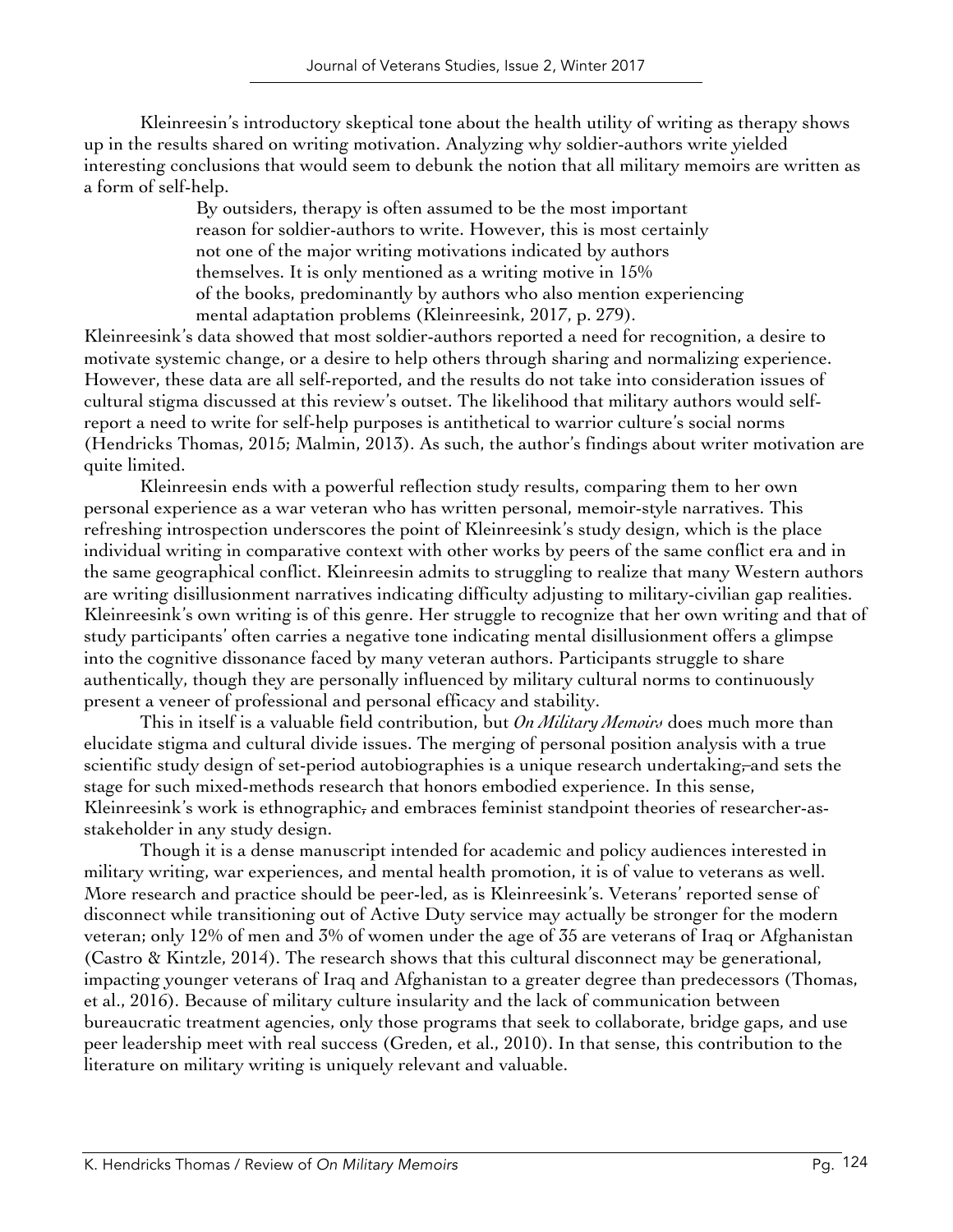#### **References**

- Acosta, J., Adamson, D., Farmer, C., Farris, C., & Feeney, K.C. (2014). *Improving programs that address psychological health and traumatic brain injury: The RAND toolkit.* CA: RAND Corporation.
- Ahmed, S. (2010). *The promise of happiness*. Durham, NC: Duke University Press.
- American Psychiatric Association*. (2013). Diagnostic and statistical manual of mental disorders: DSM-5.* Arlington, VA, American Psychiatric Publishing.
- Bossarte, R. M. (Ed.). (2013). *Veterans suicide: A public health imperative* (1st ed.). Washington D.C.: American Public Health Association.
- Brenner, L.A., & Barnes, S. M. (2012). Facilitating treatment engagement during high-risk transition periods: A potential suicide prevention strategy. *American Journal of Public Health, 102,*  S12-S14.
- Castro, C.A., & Kintzle, S. (2014). Suicides in the military: The post-modern combat veteran and the Hemingway effect. *Current Psychiatry Reports, 16*, 460–469.
- Coughlin, S. S. (Ed.). (2012). *Posttraumatic stress disorder and chronic health conditions* (1st ed.). Washington D.C.: American Public Health Association.
- Cox, J., & Albright, D. L. (2014). The road to recovery: Addressing the challenges and resilience of military couples in the scope of veterans' mental health. *Social Work in Mental Health, 12*, 560–574.
- Currier, J. M., Holland, J. M., & Allen, D. (2012). Attachment and mental health symptoms among US Afghanistan and Iraq veterans seeking health care services. *Journal of Traumatic Stress*, *25*, 633–640.
- Department of Veterans Affairs. *Mental Health and Military Sexual Trauma*. Accessed January 12, 2017. Retrieved from http://www.mentalhealth.va.gov/msthome.asp
- Egolf, B., Lasker, J., Wolf, S., & Potvin, L. (1992). The Roseto Effect: A 50-year comparison of mortality rates. *American Journal of Public Health*, *82*, 1089–1098.
- Friedman, J. (2015). Risk factors for suicide among army personnel*. Journal of the American Medical Association. 11,* 1154–1155.
- Greden, J. F., Valenstein, M., Spinner, J., Blow, A., Gorman, L. A., Dalack, G. W., & Kees, M. (2010). Buddy-to-buddy, a citizen soldier peer support program to counteract stigma, PTSD, depression, and suicide. *Annals of the New York Academy of Sciences, 1208*, 90–97.
- Hendricks Thomas, K. (2015). *Brave, strong, and true: The modern warrior's battle for balance.* Clarksville, TN: Innovo Publishing.
- Hoge, C. W. (2010). *Once a warrior, always a warrior* (1st ed.). Guilford, CT: Lyons Press.
- Hoge, C. W., & Castro, C. A. (2012). Preventing suicides in US service members and veterans. *Journal of American Medical Association, 308*, 671–672.
- Kleinreesink, L.H.E. (2017). *On military memoirs: A quantitative comparison of international Afghanistan war autobiographies*. Boston, MA: Brill.
- Koo, K. H., & Maguen, S. (2014). Military sexual trauma and mental health diagnoses in female veterans returning from Afghanistan and Iraq: Barriers and facilitators to Veterans Affairs care. *Hastings Women's Law Journal*, *25*, 27–38.
- Malmin, M. M. (2013). Warrior culture, spirituality, and prayer. *Journal of Religion and Health*, *52,*  740–758.